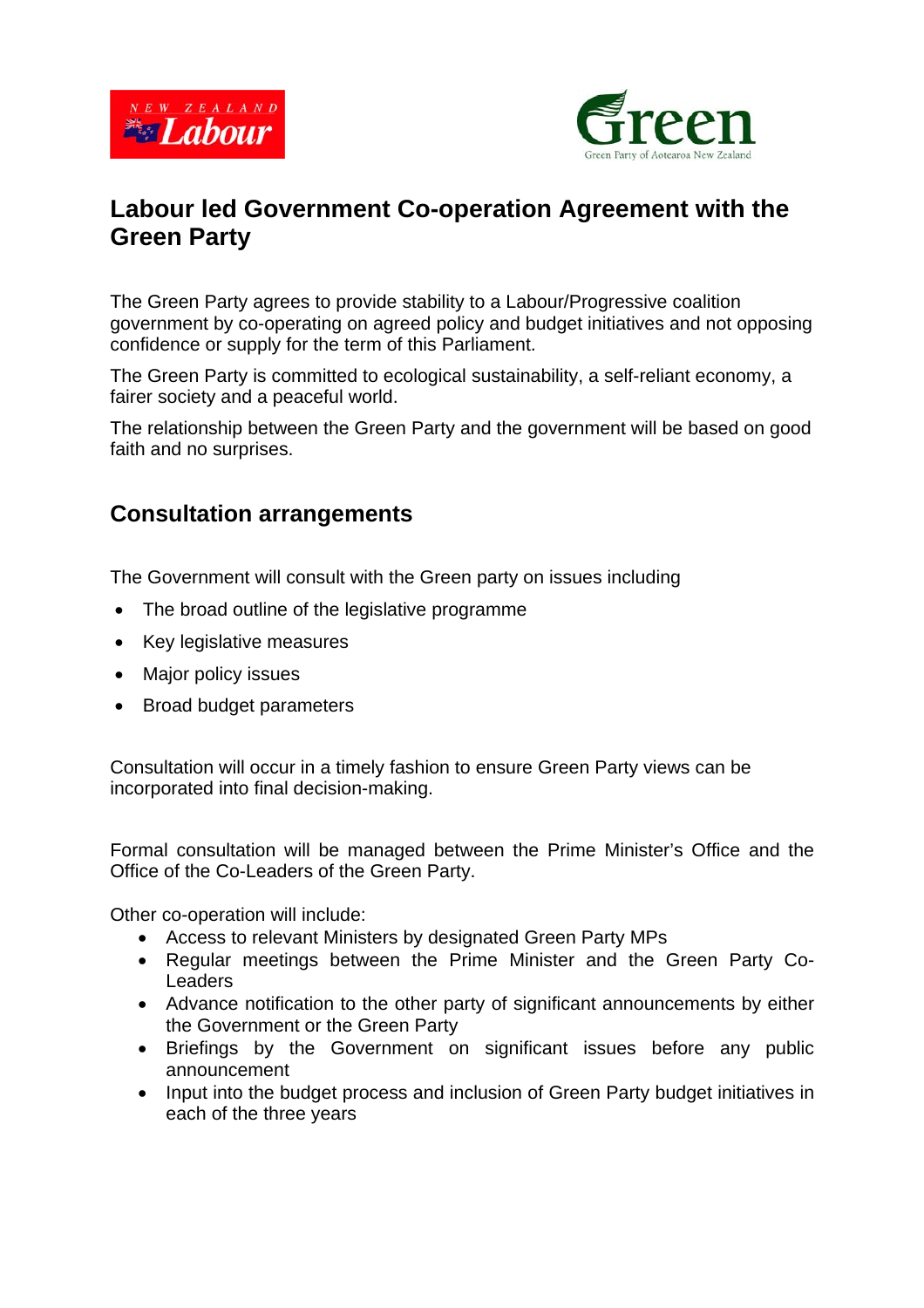## **Policy Programme**

The government will ensure that the Green Party is briefed on a six monthly basis on the forward programme for policy development in environment, energy, sustainable economics, transport, conservation, health and social development, in order that specific areas for joint work can be agreed upon from time to time.

The government and the Green Party have agreed that involvement in the programme of policy development will occur at three different levels

Categorisation of issues at particular levels will occur by agreement between the Prime Minister and the Green Leadership.

### **Level 1**

For issues identified as level 1 the Green Party spokesperson will be fully involved in the detailed development and implementation of policy proposals on the basis set out in appendix 1.

In the first instance it is agreed that two areas will be categorised as level 1

- An enhanced energy efficiency programme including promotion of a solar energy programme.
- A buy kiwi made programme.

## **Level 2**

For issues identified as level 2 issues Green Party involvement will occur as set out in appendix 2

In the first instance, it is agreed that the following issues will be defined as level 2

- Environmental education.
- Initiatives to improve nutrition.
- Community and voluntary sector.

#### **Level 3**

For issues identified as level 3 there will be consultation on the broad direction of policy, and the development of related legislation, with the aim of achieving support for legislative measures and/or policy proposals.

#### **Other issues**

For all other issues there will be consultation for the purposes of information sharing without any particular expectation of developing agreed positions.

#### **Specific policy initiatives**

The Green Party have identified a range of other issues which they see as priority issues to be addressed during this term of Parliament

The Labour/Progressive government is committed to ensuring these issues are addressed.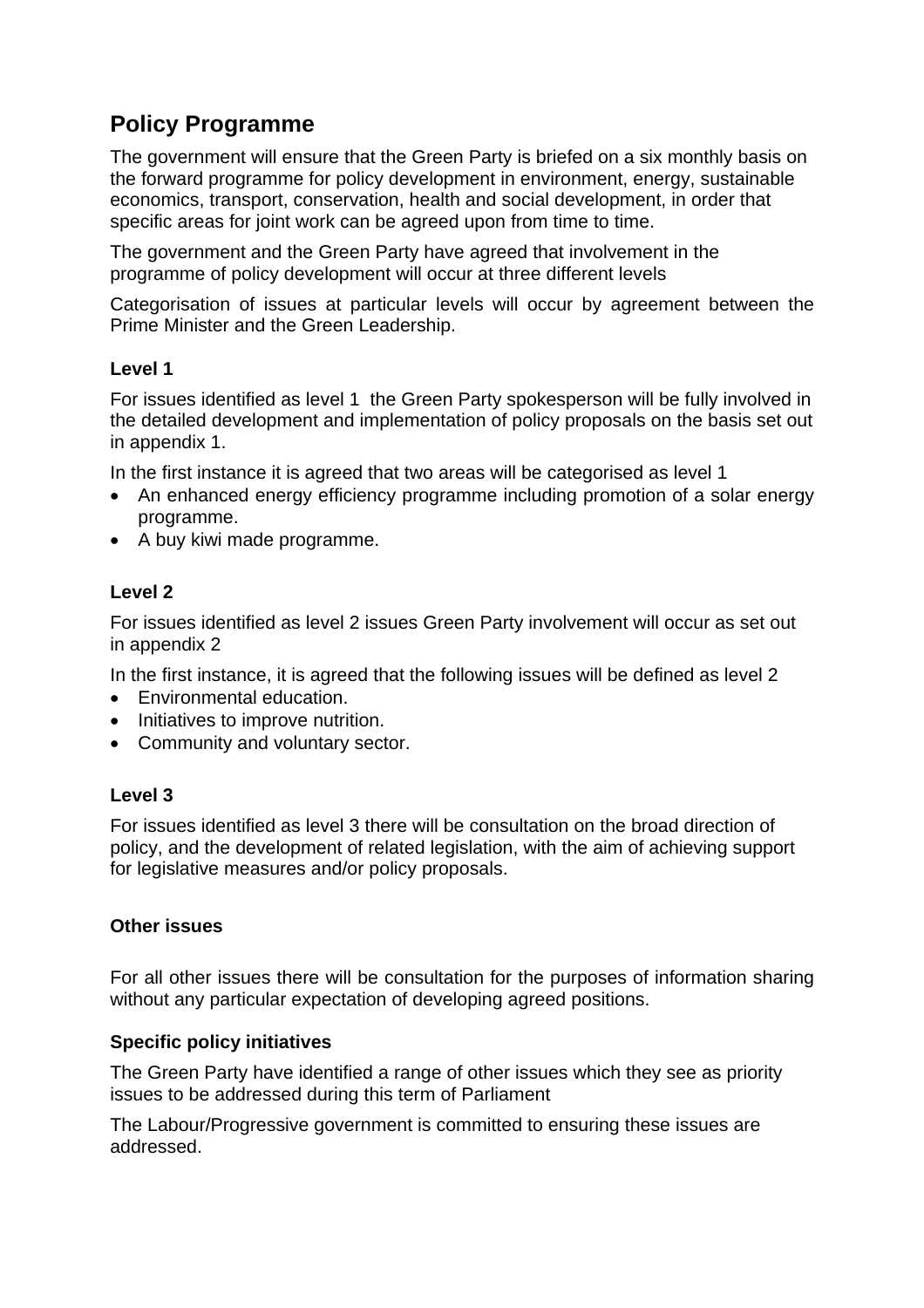### *Budget initiatives*

Specifically the government has agreed that budgets over this term of Parliament will include initiatives aimed at

- Building increased capacity for public passenger transport.
- Increasing the number of students eligible for student allowances by increasing parental income thresholds.
- Further reducing the levels of child poverty.
- Increasing ODA.
- Improving the nutritional environment, especially among children.
- Enhancing organics advisory services.
- Environmental education.
- Conservation intensive, integrated habitat management at additional sites to restore populations of endangered species, in co-operation with local communities.

Details of these initiatives will be developed in consultation with the Green Party spokesperson.

#### *Policy initiatives*

#### **Minimum Wage**

The Green Party is committed to a minimum wage of \$12.00 an hour. The Labour/Progressive Government has raised the minimum wage each year it has been in office, and agrees to continue to increase the level on an annual basis in consultation with the Green Party, with a view to it being set at \$12.00 per hour by the end of 2008 if economic conditions permit.

#### **GMOs**

The Green Party remains opposed to the outdoors release of any GMOs. The Government has legislated for a process to ensure any such release is subject to strict conditions. Both parties to this agreement accept that it is important that New Zealand consumers and producers must maintain the right to grow and/or choose to consume GE free products. To this end it is agreed that during this term of Parliament work will be undertaken to increase the certainty around the ability of non GM producers to maintain GM Free production and be able to identify their product as such to meet market access requirements.

## **Peacemaking**

The Green Party is committed to the development of New Zealand's capacity in international peacemaking and endorses what the Government has already done, and supports future work in this area. The Government agrees to maintain a dialogue with the Green Party on these issues at the leadership level.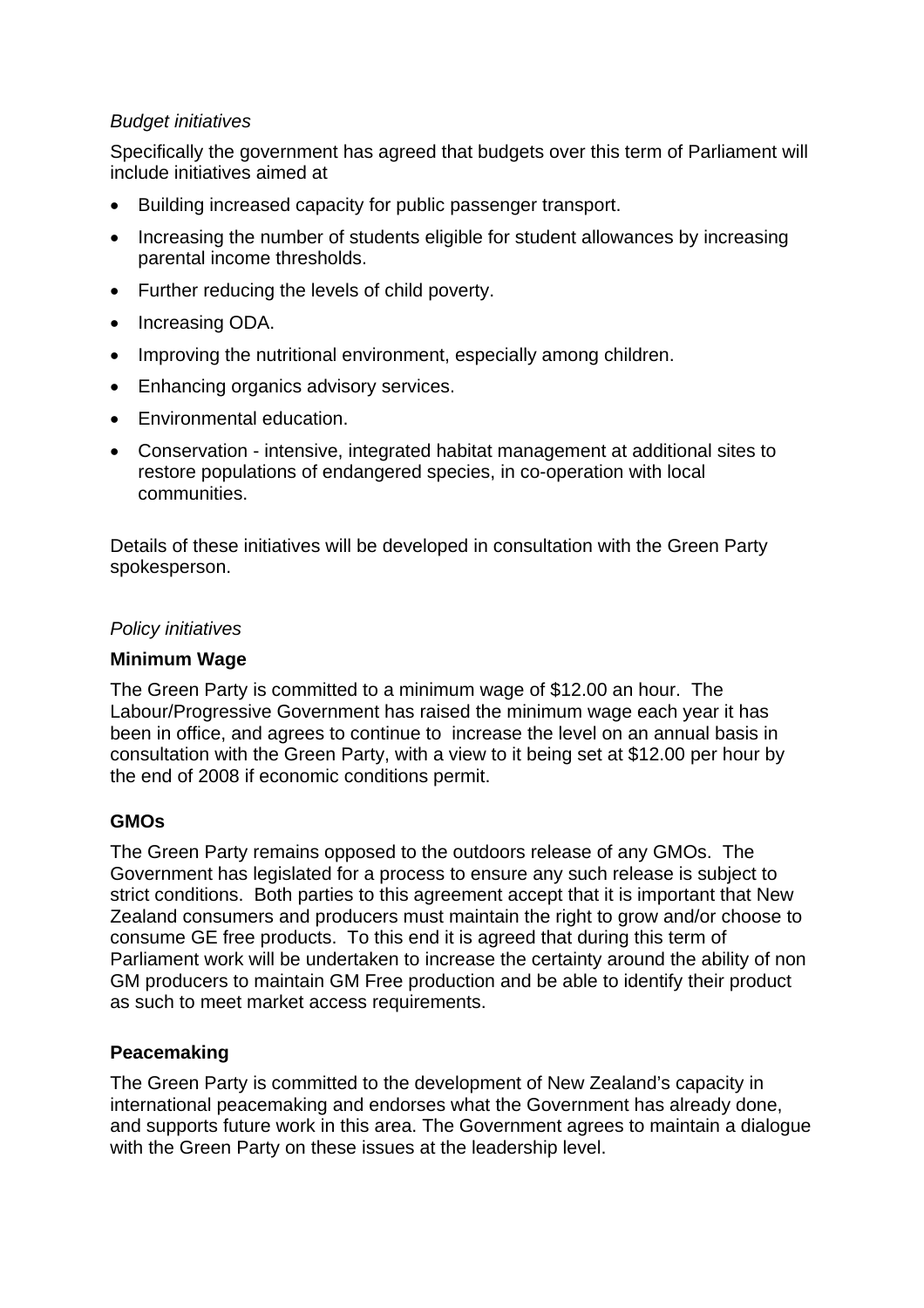#### **Maori Seats**

The Green Party believes that the Maori seats should be entrenched in the same way that the general seats are. The government agrees to retain the Maori seats until such time as Maori no long choose to have them.

### **Direction of Policy**

A broad outline of the directions the Green Party will be promoting in some areas of joint work are set out in appendix three. The government notes these directions and is committed to working in good faith to deliver programmes which are consistent with them. Further details of the initiatives will be developed in consultation with the Green Party spokesperson.

### **Government Policies**

The government has identified the pledges on its commitment card along with their election policy to extend the working for families package as priorities for them and the Green Party agrees to support the legislation required to give effect to interest free loans, working for families extension, rates rebate, and KiwiSaver. The Greens reserve their position in relation to legislation relating to treaty claims deadlines.

Support for other legislation will be negotiated on a case-by-case basis.

#### **House management**

The Green Party will be consulted on the outline of the legislative programme on a regular basis, and support for procedural motions will be negotiated. The Green Party will support all procedural motions in the House and select committees where they have been consulted and they have worked with the government on legislation and agreed to support the legislation.

The Green Party and the government will consult on the make-up and operation of select committees and the distribution of officer of parliament positions with a view to reaching an agreed position.

## **Confidentiality**

It is agreed that where briefings are provided to the Green Party or where the Green Party are involved in a consultative arrangement with regard to legislation or policy, all such discussions shall be confidential unless otherwise agreed.

In the event that government papers are provided to the Green Party in the course of consultation or briefings they shall be treated as confidential and shall not be released or the information used for any public purpose without the express agreement of the relevant Minister.

Once confidential information is in the public domain, the Green Party is able to make comment on the information.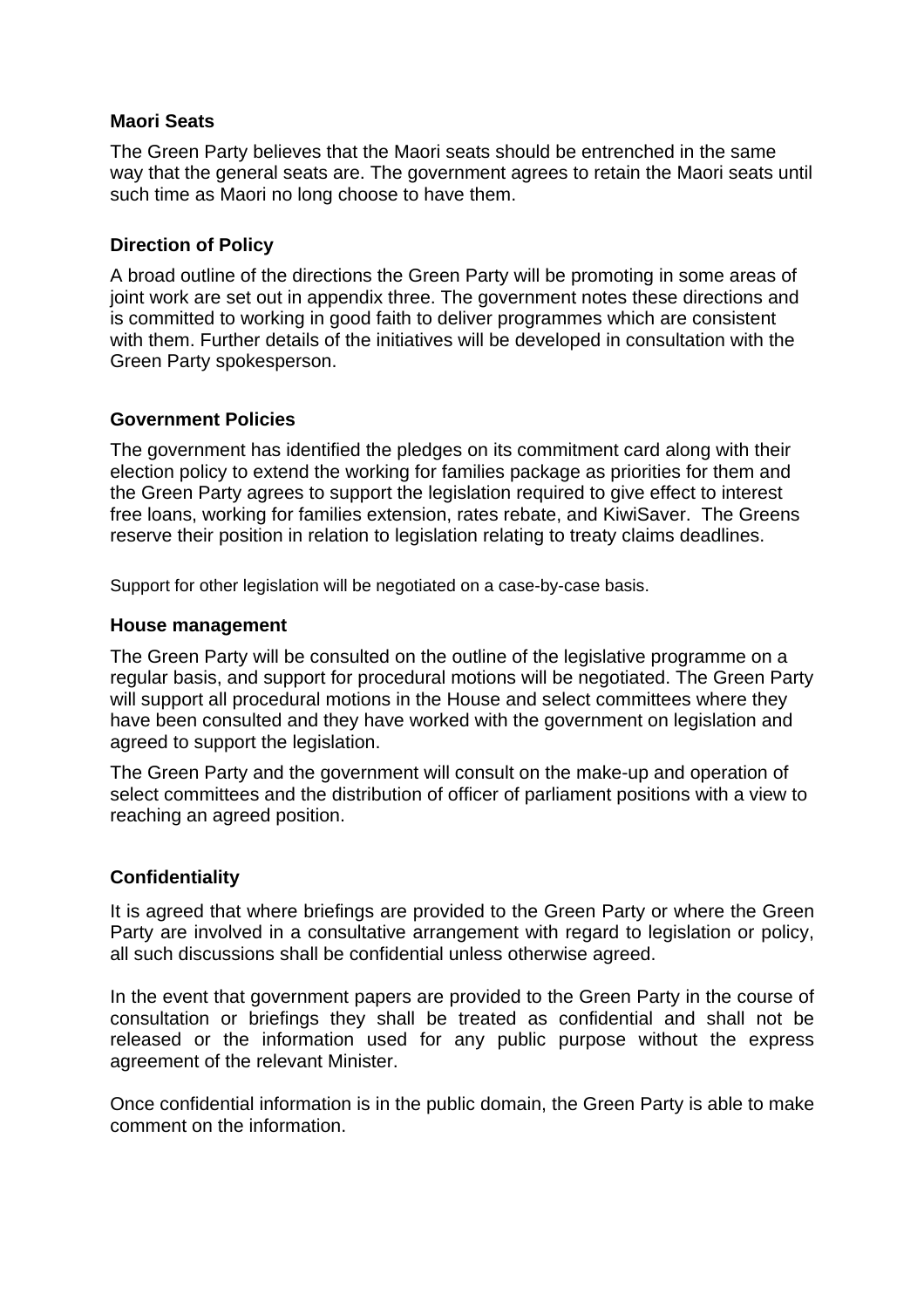In the event that Cabinet or Cabinet committee papers are provided to the Green Party for the purposes of consultation they shall be provided to a designated person within the Office of the Co-Leaders who will provide a formal receipt and take responsibility for ensuring they are accorded the appropriate degree of confidentiality.

All papers provided to the Green Party shall be copied to the Prime Minister's Office.

#### **Collective responsibility**

The Green Party will not be bound by collective responsibility on government decisions. Where the Green Party has participated in the development of a policy initiative, and that participation has led to an agreed position, it is expected that all parties to this agreement will publicly support the process and the outcome*.* 

#### **Relationship to other agreements**

Both parties to this agreement recognise that the government will be working with a range of parties both in terms of coalition and confidence and supply arrangements.

The government agrees that it will not enter into any other relationship agreement which is inconsistent with this agreement and the Green Party and the government agree that they will each act in good faith to allow all such agreements to be complied with.

Dated the 17<sup>th</sup> October 2005

**Rt Hon Helen Clark Rod Donald Jeanette Fitzsimons Labour Leader Green Party Co-Leaders**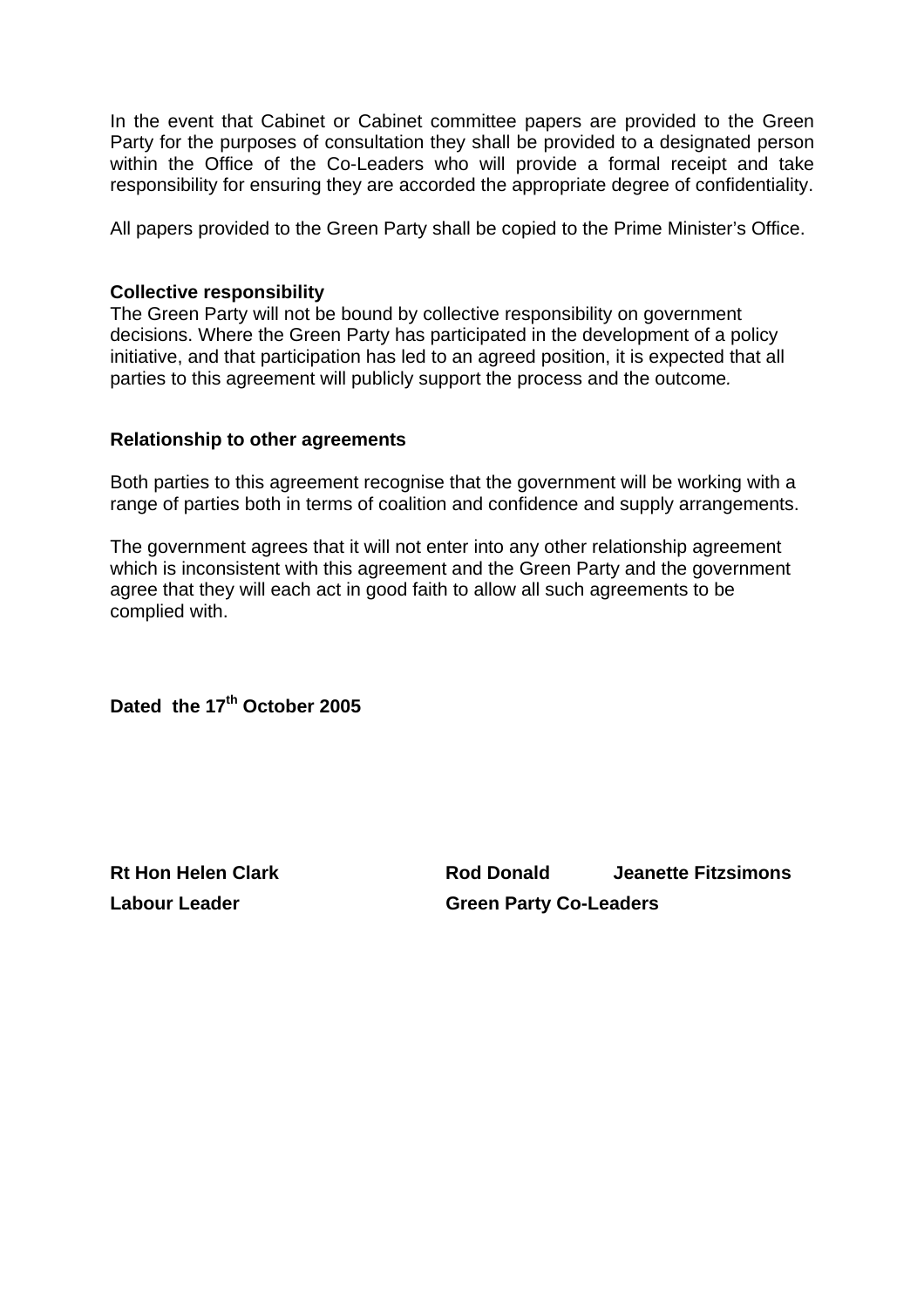## **Appendix 1**

### **Level 1 issues**

#### **Where an issue has been identified as a level 1 issue the following arrangements will be put in place, in addition to those set out in appendix 2.**

- 1. the Minister will set out in writing the scope of the agreed area of involvement and the arrangements for interaction with officials
- 2. the agreed Green representative will have direct access to officials and will be able to request reports from officials
- 3. Budget documentation will specify the funding which is associated with the identified area
- 4. the Green Party representative will report regularly to the Minister on progress on policy development or implementation in the area
- 5. any Cabinet committee papers arising from work in the area will be presented by the responsible Minister
- 6. if such a paper is on a committee agenda the Green representative will be invited to the committee to take part in the discussion relating to the paper
- 7. the responsible Minister will keep the Green representative briefed on other aspects of the portfolio which may impinge on the designated area
- 8. the government will publicly acknowledge the area as being one of specific Green Party influence and the Green Party representative will be a designated spokesperson in the area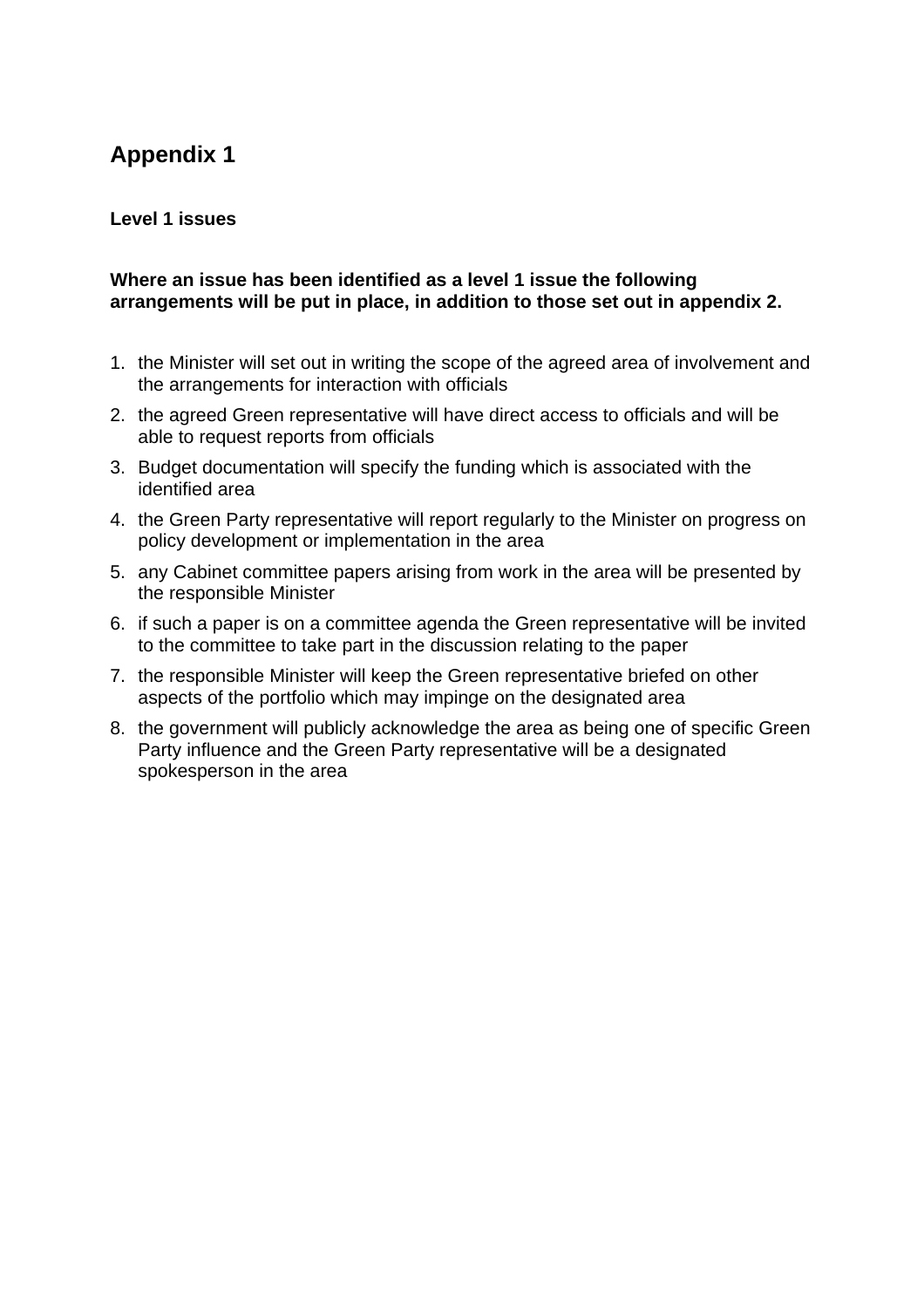## **Appendix 2**

Level 2 policy areas and legislation will be specified and jointly agreed by the parties at quarterly meetings of Green Party Co-Leaders and the Prime Minister.

Where the Green Party and government have agreed to work together on level 2 policy areas and legislation it is expected that the parties will work in good faith towards an agreed outcome that advances the policies of both parties, including negotiating any resources required to implement agreed policies.

To this end there will be:

- full participation by the Green Party in the policy development process and development of legislation with the aim of developing jointly agreed positions
- access to relevant Cabinet Ministers and, through the Minister to officials where appropriate, for designated Green Party MPs
- access to relevant papers
- public acknowledgement of the Green Party's contribution through measures such as: press releases; speeches; or supporting agreed Green Party amendments to legislation
- agreement on the timetable for policy development and passage of legislation through Parliament
- advance notification of any significant announcements by either party
- support from the Green Party for procedural motions in the House or select committees on any legislation coming out of this process
- full confidentiality, in line with the provisions in the agreement

Where a policy and/or legislation has been developed within the guidelines set out above, and both parties have agreed on the outcome, both parties will publicly support the process and the outcome.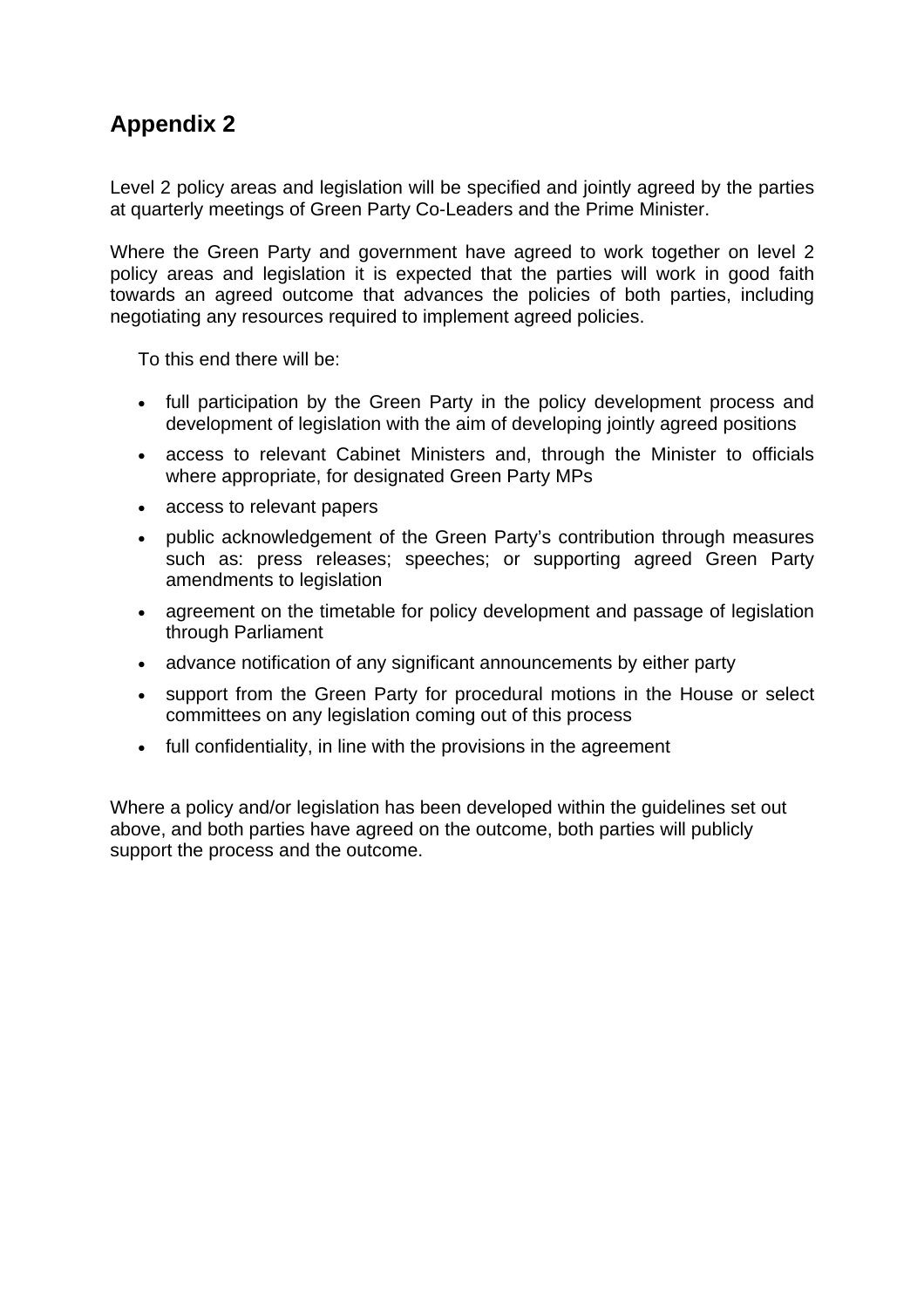# **Appendix 3**

## **Further details of Green Party proposed budget and policy initiatives.**

These summaries set out the Green Party's initial outline for the development of some of the agreed budget and policy initiatives.

### **Energy Efficiency and Solar Initiative (level one)**

The Green Party sees the energy efficiency and solar initiative as part of the Government's broader programme on sustainable energy and climate change and an important step to reducing New Zealand's energy use and preparing for the end of cheap oil.

Goals:

- significantly reduce the projected \$0.5b Kyoto deficit by 2008
- meet the government's NEECS target of 2% pa improved energy efficiency
- improve living conditions with warmer, drier homes and solar hot water
- slow the increase in the cost of oil imports

Main initiatives

- clarify the mandates, working relationships, gaps and overlaps between EECA, the Commission, the Climate change office and Ministry for the Environment
- build capacity in the solar water heating manufacturing and installing industry through economies of scale and bring down the price of units with a bulk order mediated by the government
- significantly raise the fuel efficiency of vehicles coming into NZ with a mandatory market based mechanism
- increase and extend support for insulating and damp proofing homes
- urgently upgrade the building standard for new homes to reflect what is efficient at today's electricity prices
- change the culture of energy efficiency with a greater sense of urgency and drive and spread the message that it has a whole of government support
- move beyond research into demonstration and commercial projects in biofuels in co-operation with industry

Requirements:

• A progressive increase in EECA's budget

## **"Buy Kiwi Made"**

The Green Party see a "Buy Kiwi Made' programme being part of the broader programme of achieving sustainable development of the New Zealand economy.

Goals:

- Creating awareness of the employment, economic, environmental and social benefits of buying locally made products and services
- Building brand loyalty for New Zealand made products
- Reducing imports, especially of consumption goods
- Helping to reduce New Zealand's trade deficit
- Helping to increase New Zealand's manufacturing capability
- Helping to create employment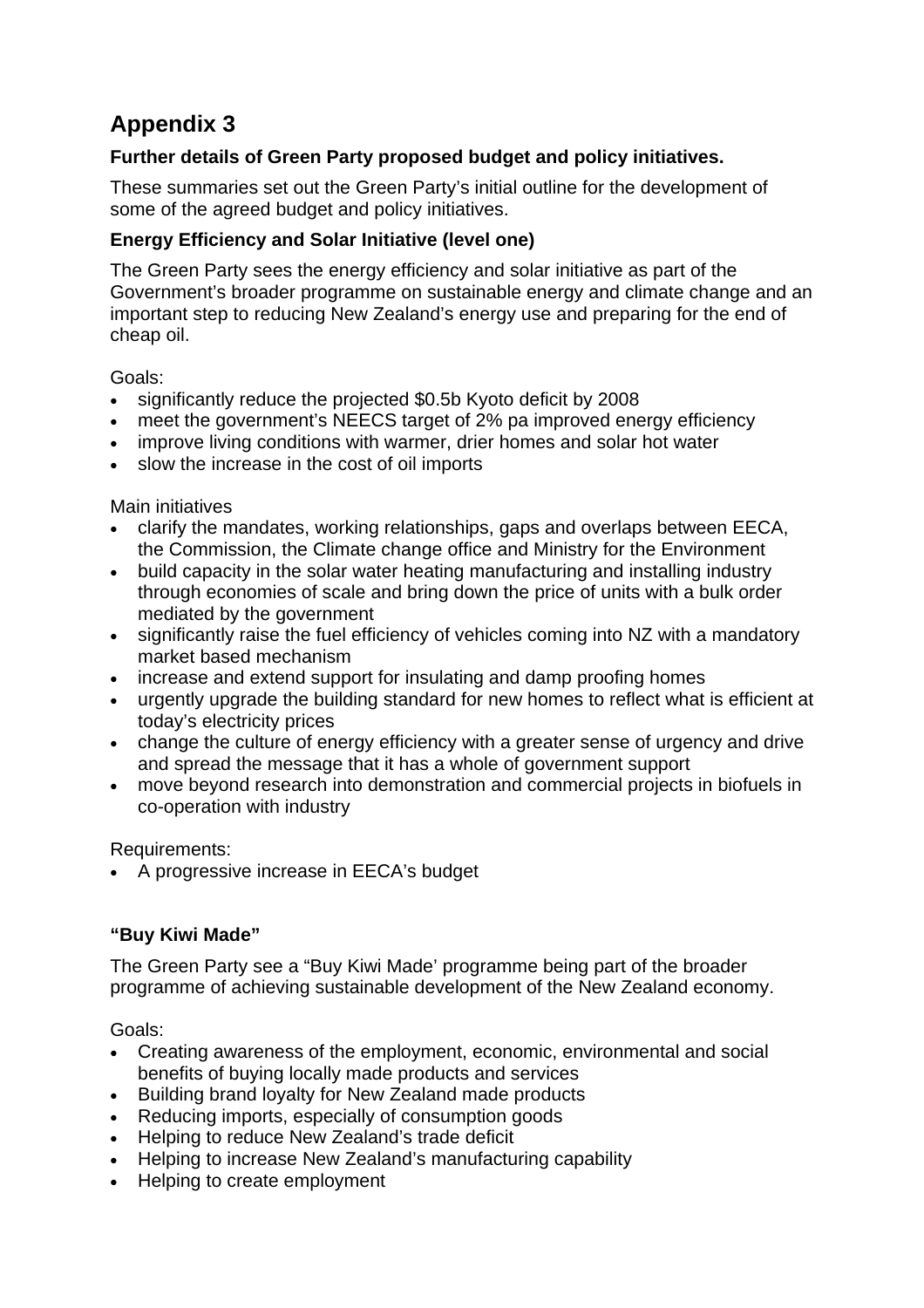• Helping to reduce fuel consumption

Main initiatives:

- Media marketing campaign
- Investigation of ways of better distinguishing New Zealand made goods from imports
- Government leadership through public sector procurement policies and further development of the Industry Capability Network
- Audit of New Zealand imports

### Requirements:

This programme would need to:

- Proceed in co-operation with business sector interests, especially Business New Zealand who operate the "Buy NZ Made" brand.
- Be consistent with New Zealand's commitments under ILO, WTO, CER*, CEPs* and other international agreements.

### **Nutrition**

The Green Party's proposal is to expand current government budget and policy health initiatives aimed at improving children's nutrition by encouraging healthy eating.

This could be done through a range of initiatives including:

- Expanding the nutrition section within the Ministry of Health
- Establishing a Nutrition fund administered by the Ministry of Health to fund initiatives aimed at creating a healthy eating environment. Funded proposals could include:
	- High profile, multi-media and other educational campaigns to encourage healthy eating
	- Helping schools and other public funding institutions to implement healthy eating guidelines.
	- Funding for educational and children's sports organisations seeking to replace sponsorship of activities presently funded by food companies that promote unhealthy food to children.
- Developing and publishing nutritional criteria to identify which food or drinks are considered to be nutritious and would be recommended as a routine part of a healthy, balanced diet, and which would not be recommended as a routine part of children's diet. While New Zealand has no criteria, much of this work is in development in the UK and New Zealand could draw heavily on this experience.
- Producing healthy eating policy and guidelines for schools and other publicly funded institutions, and setting a timetable for their implementation.
- Publishing an annual Children's Food Promotion plan that sets out how the Ministry intends to develop an environment in New Zealand that supports children to make healthy eating choices. This would involve producing an annual report to Parliament outlining its strategies and plans
- Developing recommended daily intakes for children for fat, saturated fat, sugar, salt and key nutrients.